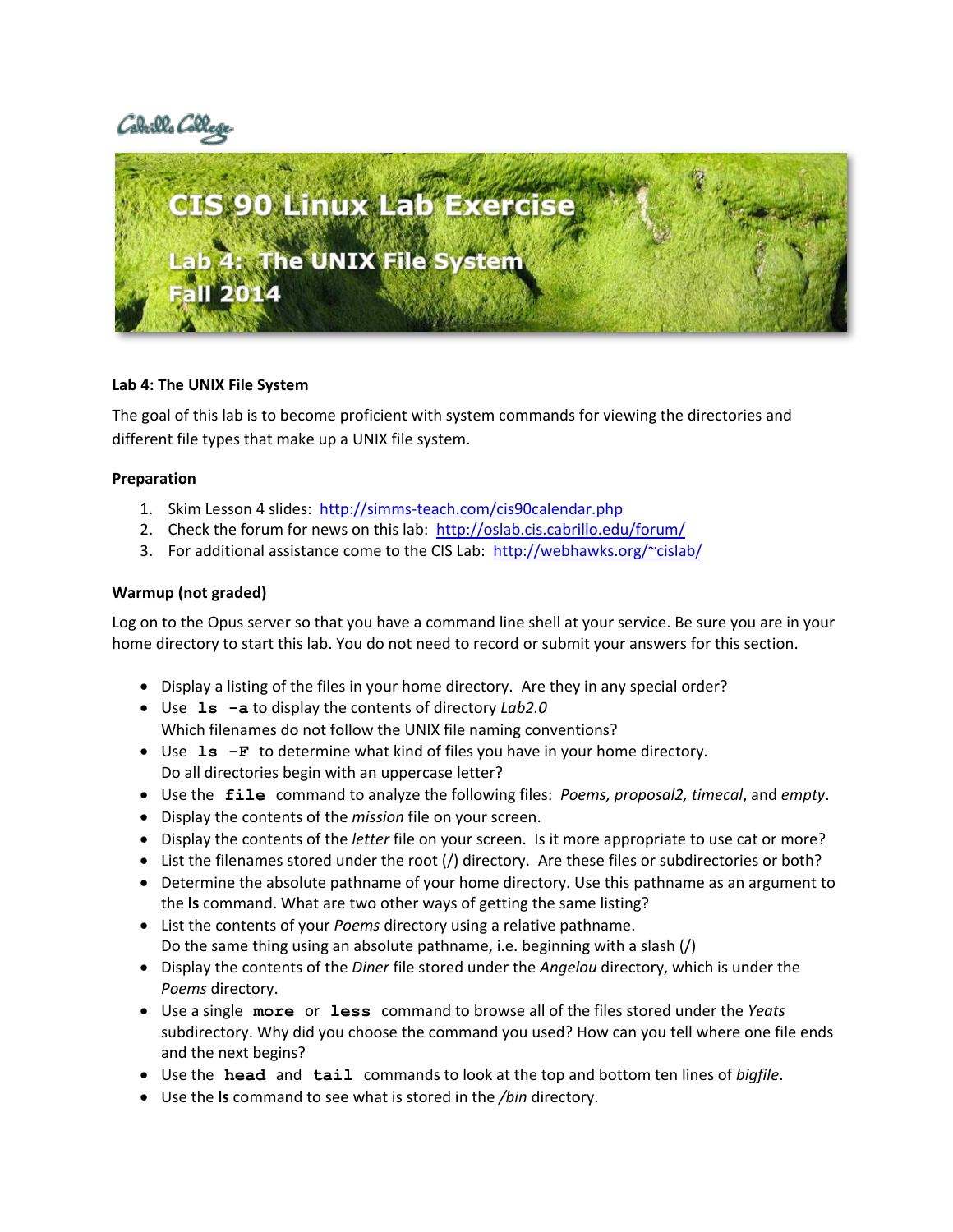Do you recognize any of the filenames? What kind of files are these?

- Display the contents of the file *what\_am\_i*. Which command did you use?
- Use **ls -lia** to do a long listing of the files in the *Miscellaneous* directory.
- Use **ls -lid** to do a long listing of the *Miscellaneous* directory itself.
- Use **wc** on some of the sonnets in the *Shakespeare* directory. Use **man wc** to understand the results or try different options. Is the operation of the man page similar to the **more** or **less** command?

# **Answer the following questions (graded)**

Log on to the Opus server so that you have a command line shell at your service. Change to your home directory if you are not already there.

Use the **submit** command to record and submit your answers to the questions below.

- 1) What option is required on the **ls** command to do a "long listing"?
- 2) What option is required on the **ls** command to show inode numbers?
- 3) What option is required on the **ls** command to sort output by file size?
- 4) What option is required on the **ls** command to show hidden files?
- 5) What option is required on the **ls** command to list the directory itself rather than its contents?
- 6) Write down the absolute path of your home directory.
- 7) From your home directory, what is the relative pathname of the *Hope* poem in the *Dickenson* subdirectory?
- 8) What command allows you to see hidden files in your current directory?
- 9) What command shows the absolute pathname of your current working directory?
- 10) In your home directory, are any of the hidden files directories? If so, which ones?
- 11) What does the **cd** command do when it is invoked with no arguments?
- 12) Assuming you are in your home directory, what command will change your current working directory to the directory that holds Shakespeare's sonnets?
- 13) What is the inode number of the Dog poem file in your Neruda directory?
- 14) Who is the owner of your home directory?
- 15) What's the name of the largest text file in your home directory?
- 16) What's the name and size of the smallest file in your home directory?
- 17) How many non-hidden subdirectories does your *Poems* directory have?
- 18) What is the first line of the file *old* in the *Poems/Yeats* directory?
- 19) What is the last line of *sonnet3* in the *Shakespeare* directory?
- 20) What is the name of a regular file in your home directory that is not meant to be viewed with the **cat** or **more** commands?
- 21) What key should you type when you want to exit from the **less** command?
- 22) What **ls** command allows you to see the permissions of your home directory while you are in your home directory? Be sure to test your answer.
- 23) What UNIX command will allow you to look at the contents of a binary data file?
- 24) How many words are there in the Neruda poem containing the most lines?